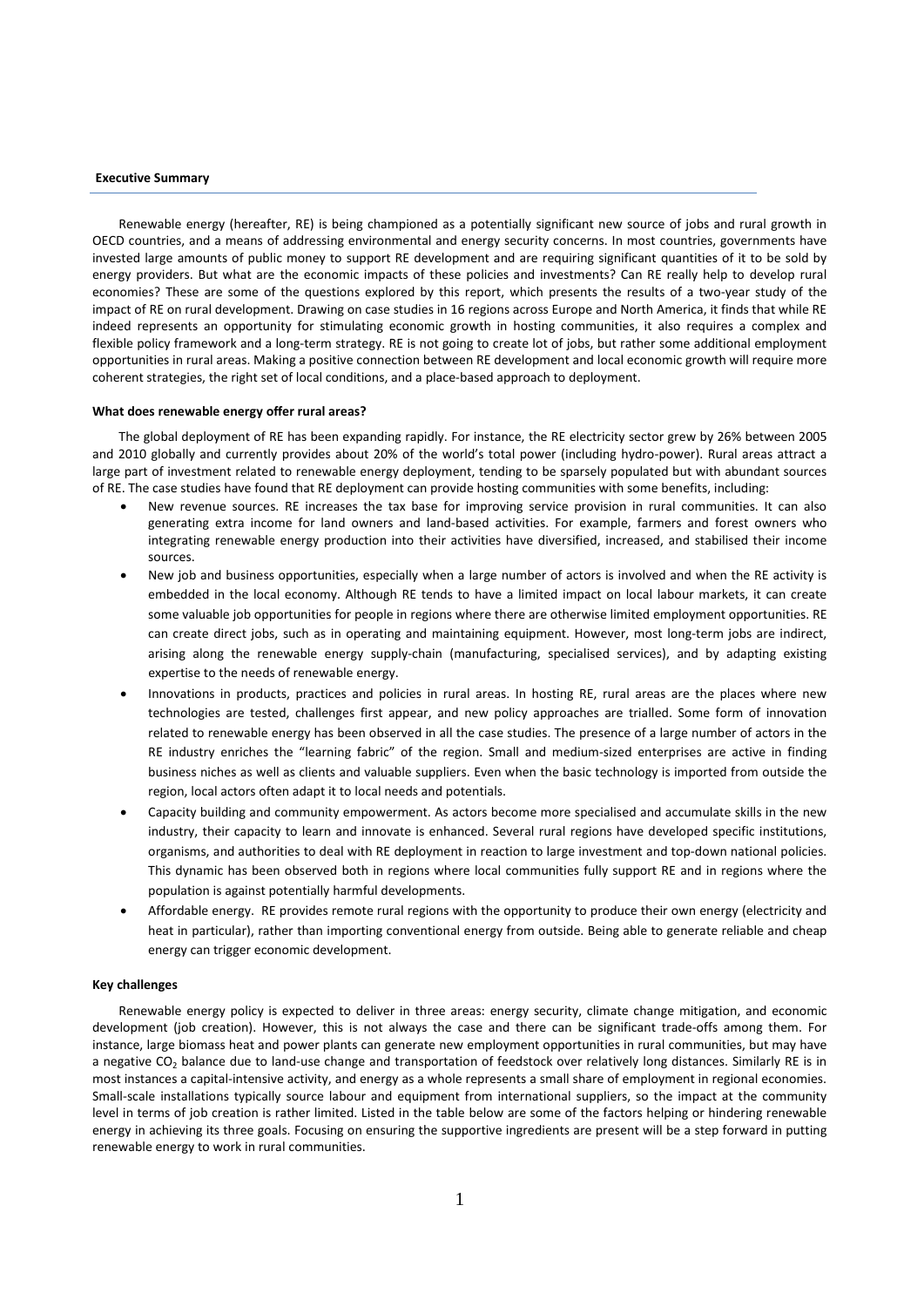| <b>Supportive</b>                                              | Impeding                                                         |
|----------------------------------------------------------------|------------------------------------------------------------------|
| High quality RE resource                                       | Low to moderate quality RE resource                              |
| Relatively expensive current energy                            | Low-cost conventional energy                                     |
| Provision of small subsidies                                   | Provision of large subsidies                                     |
| Ability to link RE to existing economic activity               | RE is a standalone sector within the regional economy            |
| Good existing energy transport/transmission infrastructure     | Project produces stranded energy that cannot be exported         |
| Strong local community support                                 | Significant local opposition                                     |
| Integration of RE within a broader energy framework that       | Inadequate backstop energy for intermittent power sources        |
| facilitate dispatch                                            |                                                                  |
| Mature technology                                              | Novel or infant technology                                       |
| RE relies on regional inputs that have limited current uses/RE | Inputs for RE project have high opportunity cost in current use  |
| complements existing input uses                                |                                                                  |
| RE policy aims at producing cheap energy (renewable heat)      | Excessive focus on job creation absorbs large quantity of public |
|                                                                | resources that could be better spent connecting RE to the rural  |
|                                                                | economy                                                          |

#### **Putting renewable energy to work in rural areas**

A well-designed framework for regional policy could offer a real opportunity to reconcile policy trade-offs and identify potential complementarities among the three objectives of energy security, climate change mitigation, and job creation. These findings underline the need for a shift in the approach to rural development policy in many OECD countries away from a model that emphasises sectoral policy and subsidies, to one that is place-based and grounded in local conditions and opportunities and that focuses on the competitiveness of rural areas. Specific factors to bear in mind include:

- Embed energy strategies in the local economic development strategy so that it reflects local potentials and needs. Environmental and energy security arguments tend to be the main impetus for promoting renewable energy, and the local economic benefits tend to get overlooked.
- Integrate RE within larger supply-chains within rural economies, such as agriculture, forestry, traditional manufacturing and green tourism.
- Limit subsidies in both scope and duration, and only use them to induce RE projects that are close to being viable in the market. If subsidies are too high, they can attract "rent-seeking" investors, can lead to high-cost energy that is only viable as long as high levels of subsidy are sustained, can have a negative impact on land use and displace other activities such as agriculture and tourism.
- Avoid imposing types of RE on areas that are not suited to them. For example, wind power is only appropriate in certain places – more care is needed to identify those places rather than adopting policies that somewhat arbitrarily spread RE projects across national landscapes.
- Focus on relatively mature technologies such as heat from biomass, small scale hydro and wind. These proven technologies are not likely to experience big jumps in technology that can make recently completed plants instantly obsolete.
- Create an integrated energy system based on small grids able to support manufacturing activities. Policy should take into account backstop technologies for intermittent power sources. In several regions, the capacity to deploy RE is constrained by grid limitations; however, there are no incentives to improve transmission infrastructure.
- Recognise that RE competes with other sectors for inputs, particularly land. Poor siting can adversely affect local residents and disrupt tourism, which is typically a much larger source of income and employment.
- Assess potential projects using investment criteria, and not on the basis of short term subsidy levels.
- Ensure local social acceptance by ensuring clear benefits to local communities and engaging them in the process: this is crucial, as local opposition can slow construction and may increase the difficulty of subsequent efforts to introduce RE projects.

To conclude, the research demonstrates that there are no shortcuts to rural development. Policy makers should always take into account the overall cost of energy, and implement the least expensive energy solution that can also satisfy carbon emission reduction requirements. Only a coherent and integrated development strategy can achieve the goal of promoting growth together with a better environment.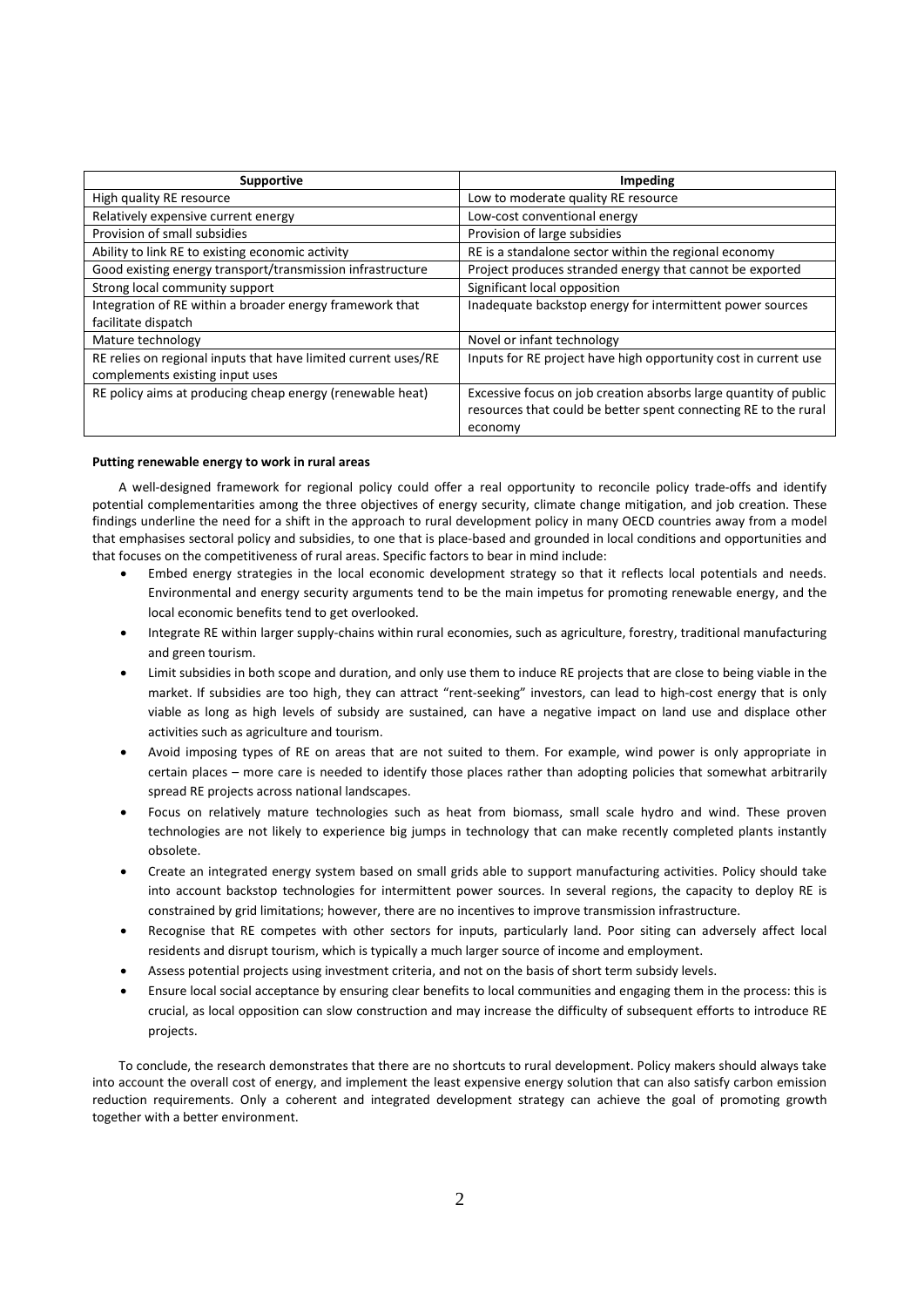# *Linking renewable energy to rural development A brief for policy makers*

Renewable energy is increasingly being championed as a new source of jobs in OECD countries, as well as addressing concerns with energy security and climate change. In most OECD member countries, governments have invested large amounts of public money to support renewable energy development, and have also required that significant quantities of renewable energy be sold by energy providers. With most renewable energy facilities located in rural areas, what are the economic impacts of these policies and investments? Can renewable energy really help to develop rural economies?

These are some of the questions explored by this report, which presents the results of a two-year study of the impact of renewable energy on rural development. Drawing on case studies of renewable energy in 16 rural regions across Europe and North America, the report shows that renewable energy does not automatically create employment in rural regions. For renewable energy to trigger rural economic growth requires a coherent policy framework and the right set of local conditions.

### **Positive impacts**

- Local revenue
- Local jobs
- Innovations, in products, processes and policies
- Capacity building and local empowerment
- Affordable and reliable energy

#### **Challenges**

The overall impact on economic growth is generally much lower than expected. National and regional renewable energy policies have set very ambitious targets and high incentives for renewable energy production that have caused distortions. Incentives have triggered rent-seeking behaviours, and installations often compete with agriculture and tourism for the use of land or landscape amenities. In this context, many local communities have started opposing further deployments.

### **Recommendations**

The report recommends putting renewable energy to work in rural areas. This implies a new paradigm for rural development. Reducing the use of spatially blind incentives, introducing a flexible policy framework, and taking into account the characteristics and specific needs of hosting economies could be a way to capitalise on the investment in renewable energy in terms of economic development. In particular, alternative energy should not be considered as a standalone sector within regional rural economies. Potential backward and forward linkages with rural industries such as forestry or manufacturing should be developed through an integrated approach to renewable energy deployment. Collective action should be stimulated through intermediate institutions active in rural communities and policy makers should aim at involving a larger number of stakeholders in policy interventions to stimulate sustainable development and improve local support.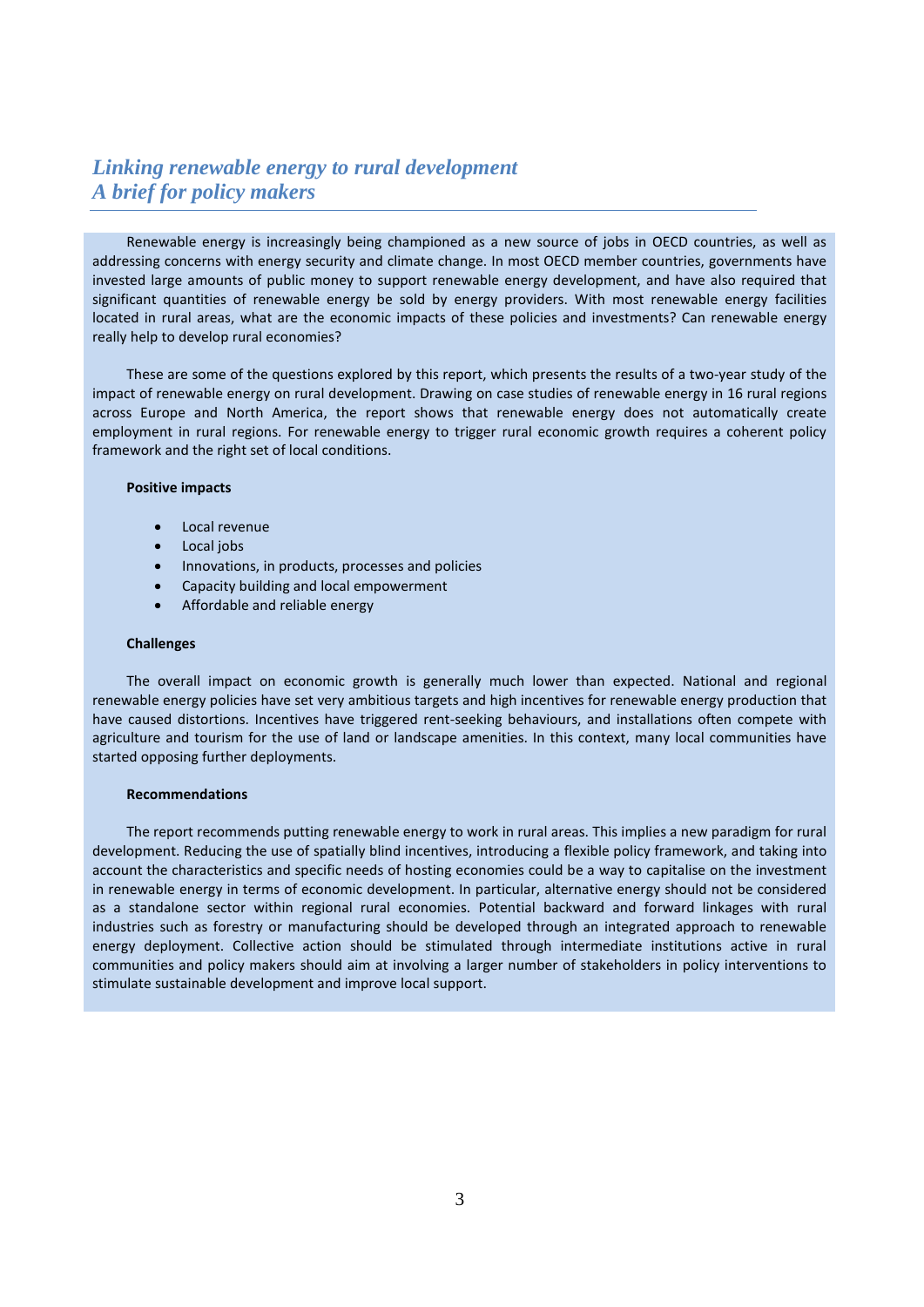# *The global boom in renewable energy: some facts and figures*

The global deployment of renewable energy has taken off. The renewable energy electricity sector grew by 26% between 2005 and 2010. Today it provides about 20% of the world's power. Hydro-electric power generates 84% of the world's renewable electricity, while the other newer renewable energy electricity technologies have also grown rapidly, doubling their production between 2005 and 2010 (Figure 1). Wind has grown most rapidly in absolute terms. Solar photovoltaic has grown at a rate of 50%, and installed capacity reached about 70 GW by the end of 2011.

Renewable energy for heating, cooling and transport fuels is also steadily growing. The production of heat from renewable sources grew by 6% between 2005 and 2009, with the use of biomass (*e.g.* wood) still the dominant technology. However more "modern" heating technologies – particularly solar heating, but also geothermal heating – have seen an overall growth rate of nearly 12% between 2005 and 2009. The production and use of biofuels for transport have also been growing rapidly, providing 3% of road transport fuels (2% of all transport fuels) in 2009. Biofuel production and consumption are still concentrated in Brazil and the United States (ethanol) and in the European Union (biodiesel).



#### **Figure 1. Global growth in renewable electricity generation, 2000-2010\***

*\*Notes:* excluding hydro-electric

*Source*: IEA (International Energy Agency) (2011), *Deploying Renewables 2011: Best and Future Policy Practice*, IEA, Paris

#### **How much of the investment goes to rural areas?**

In 2011, the global public and private investment in renewable energy amounted to USD 211 billion (UNEP, 2011). The total investment exceeded USD 1 trillion between 2002 and 2011. A large share of the rural energy boom is occurring in the OECD's rural areas, which are sparsely populated, amply endowed with renewable sources of energy, and spacious enough for land-hungry developments like wind farms. For instance, in the United States the share of investment going to renewable energy in rural areas is around 55%; even in a country as densely populated as Germany, rural regions are attracting more than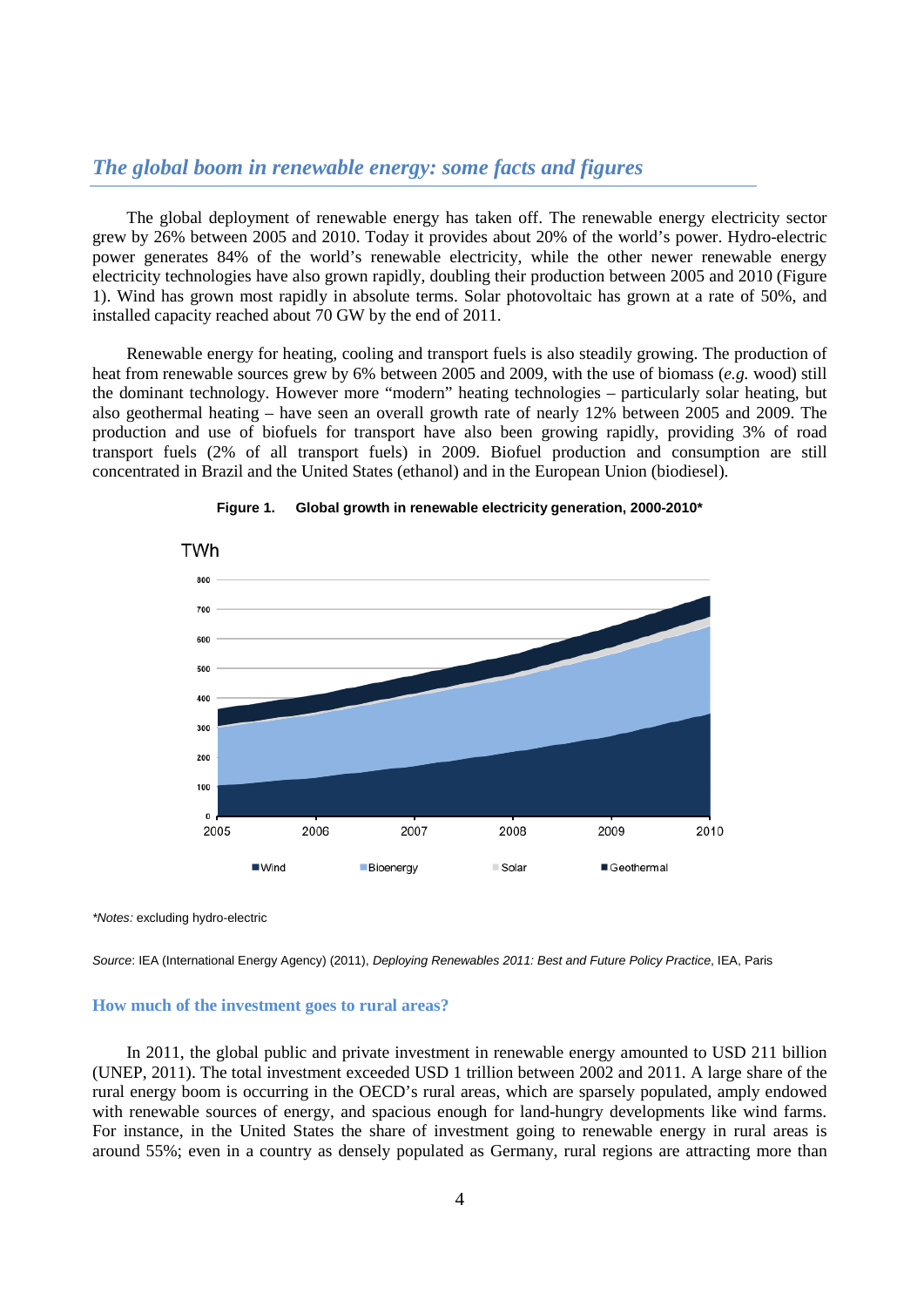20% of the renewable energy investment (Figure 2). Investors include both the business sector (often developers taking advantage of public subsidies or tax credits for renewable energy); and the public sector, through investment in research and development (R&D), public run utilities, and demonstration projects. In some rural regions the investment in renewable energy represents a significant share of gross domestic product (GDP): up to 3% in Extremadura (Spain) in 2009, for instance.





*Note*: In Australia and Canada, despite the presence of large rural areas people mostly live in big cities. As the localisation of installations is constrained by the grid, it is normal that in these countries renewable energy tends to be deployed close to urban poles. This is not true in the United States where population and infrastructure is more scattered, and of course in Germany, where all regions, including rural areas, have a relatively high population density and good grid infrastructure.

Source: OECD Regional Statistics ([,www.oecd.org/topicstatsportal/0,3398,en\\_2825\\_497132\\_1\\_1\\_1\\_1\\_1,00.html\)](http://www.oecd.org/topicstatsportal/0,3398,en_2825_497132_1_1_1_1_1,00.html) and Bloomberg New Energy Finance [\(www.newenergyfinance.com/\)](http://www.newenergyfinance.com/)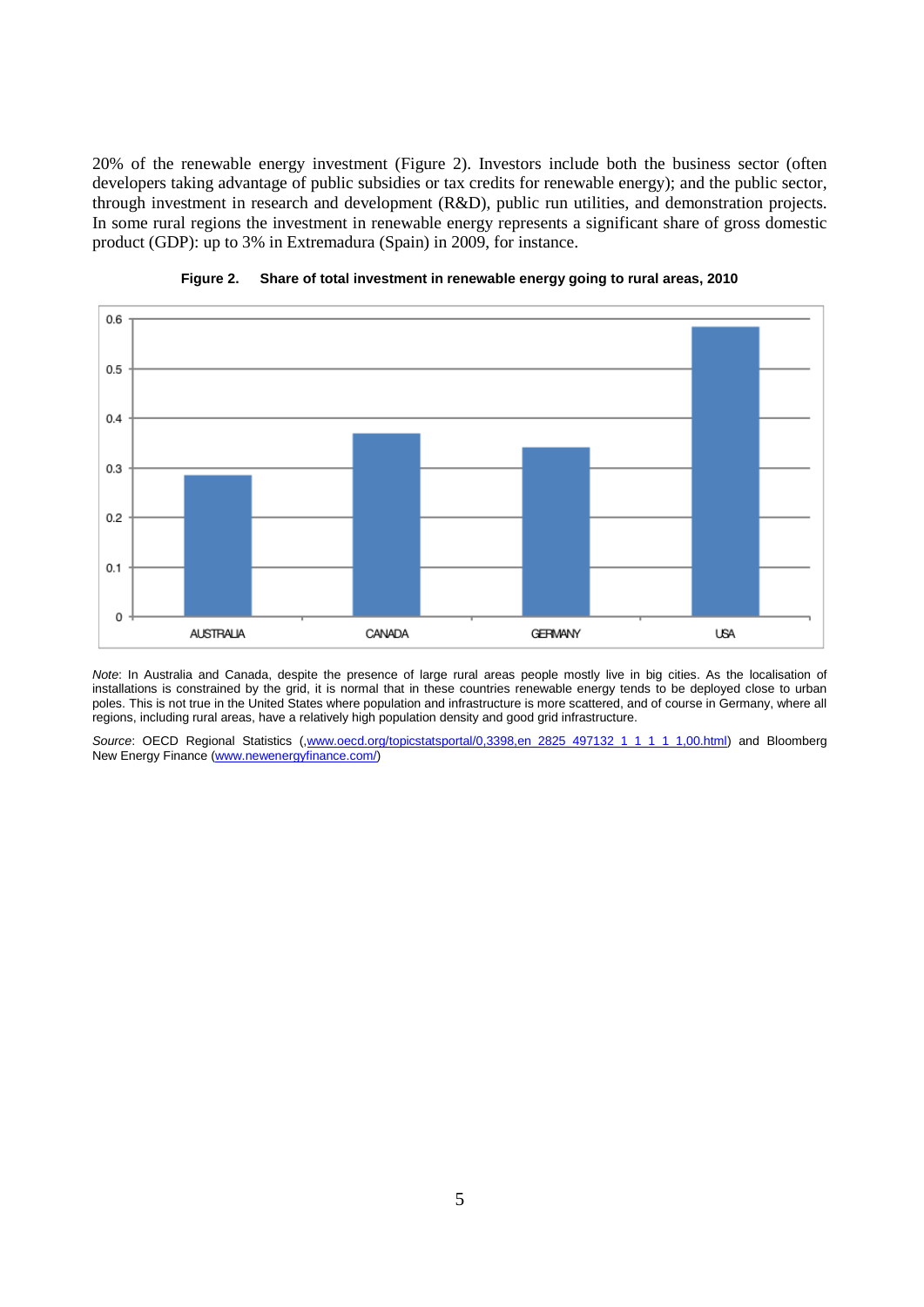# *The research*

The OECD created an international network of case studies to assess the impact of renewable energy on regional economies, especially rural communities. The research explored the link between renewable energy production and rural development in terms of economic development and job creation, human capital and infrastructure, and empowerment of local communities in 16 rural regions in 10 OECD countries (Figure 3). The OECD selected regional case studies in close collaboration with national and regional authorities, aiming at setting a complete range of examples in terms of renewable energy sectors and also degree of rurality. The research focused on a broad range of renewable energy technologies, except large-hydro installations. The study also looked at the governance mechanisms, institutional settings and policies underpinning renewable energy deployment in rural regions. It was conducted by a broad network of international experts, peer reviewers from case study countries and regions, and OECD officials.



### **Figure 3. The OECD regional case studies**

*Note*: The case studies are: Puglia and Abruzzo, in Italy; Extremadura, in Spain; Tromsø, in Norway; Regions Sjaelland, in Denmark; North Karelia, in Finland; Mellersta Norrland, in Sweden; Scotland, in the United Kingdom; Fryslân, in the Netherlands; Québec and Prince Edward Island, in Canada; Iowa, Oregon, Maine, Vermont, and Tennessee, in the United States.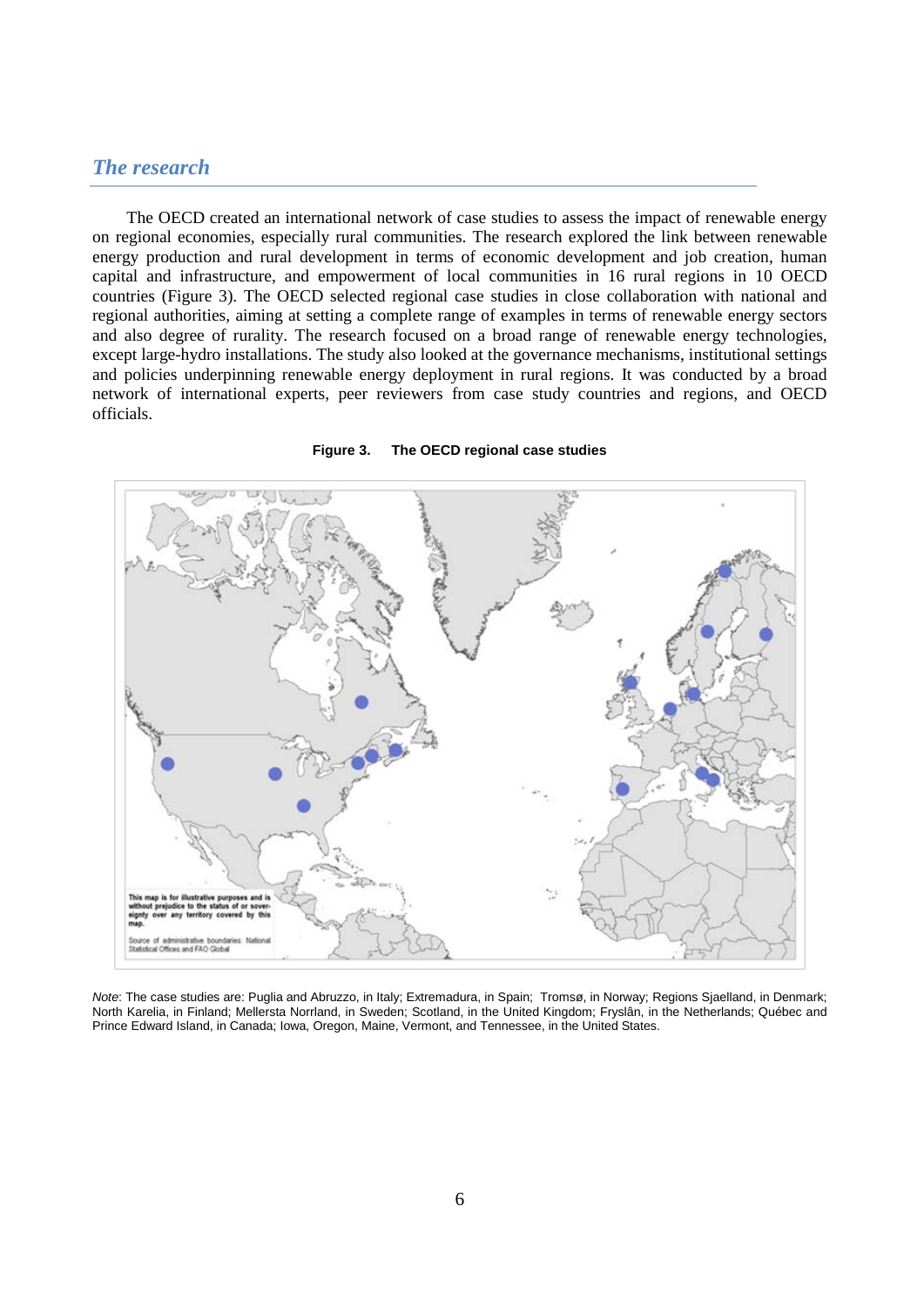# *Is renewable energy a development opportunity for rural regions?*

The case studies have found a number of benefits for rural communities hosting renewable energy:

## **New sources of revenue to support key public services and infrastructure**

Renewable energy deployment increases the tax base in hosting rural communities and generates extra income for land owners and land-based activities. Developers have to pay taxes to the hosting community. Some of these taxes are paid at once, such as building permits; others are paid on a yearly basis and are related to the businesses' turn over. Local taxes provide revenue for the hosting community and can have a dramatic impact on service delivery, especially in countries – such as the United States – where local services are more dependent on local taxes. In several case studies (Abruzzo, Italy; Scotland, United Kingdom; Prince Edward Island, Canada), these tax revenues have increased the availability of key public services such as schools and senior residences. Local authorities can themselves deploy renewable energy installations in public space, taking advantage of public subsidies for alternative energy. Renewable energy in rural areas can also generate extra income for land owners, and can be integrated with specific productive processes. For instance, in several of the case study regions, farmers and forest owners are themselves producing renewable energy, allowing them to diversify, stabilise or increase their income.

## **Jobs and business opportunities, especially when integrated into the local economic fabric**

Renewable energy can create valuable job opportunities for people in regions with few employment opportunities, although the number of direct jobs created is limited. Most of the direct jobs are in operating and maintaining the installations. Some of these jobs pay high salaries and can have an important impact on long term sustainability of rural communities. However, the largest share of long-term jobs is not in direct energy generation, but along the renewable energy supply chain – in construction, manufacturing, specialised services, and also rural activities such as farming, forestry, etc. Those regions which have policies to attract renewable energy on a large scale can generate a large enough demand for installations and components to attract supporting manufacturing services. Manufacturing companies may decide to base their operations in these regions to reduce transportation costs *(e.g* transporting pillars for wind turbines), or to benefit from subsidies, grants, and tax breaks. This was the case of Québec policy to deploy wind energy, for instance. Often, the presence of renewable energy installations can revive existing manufacturing activities not previously related to energy production. This was the case in Extremadura (Spain), where the most new manufacturing jobs were created in firms producing metal frameworks to support solar energy installations, and in Maine, where the policy aims at reviving the shipbuilding industry through off-shore wind deployments.

#### **Biomass: an untapped opportunity**

The use of biomass (*e.g.* forest and crop residues, animal manure) as a renewable feedstock for the production of electricity, heating or biofuels is an untapped opportunity for rural development. Renewable heat tends to be systematically ignored by renewable energy policy in most countries, despite being the most competitive with conventional sources. The direct conversion of a renewable power source to heat involves a relatively cheap transformation, and in many cases it offsets a relatively high-cost fossil-fuel source. Moreover, is likely to have a larger impact on local labour markets than other renewable energy technologies. In general, biomass energy requires the organisation of a specific productive process, and involves a large number of people. In the Nordic regions (North Karelia, in Finland and Mellersta Norrland in Sweden, for instance) participating in the study, the collection of forest residues has generated new and sustainable job opportunities, and improved forest management. Policy makers, however, rarely tap in the biomass potential due to the high transaction costs and the need to organise collective action.

 Contrary to received wisdom, the renewable energy sector in general is more capital than labour intensive, although this is less true for the use of biomass (see inset box). The energy sector (renewable or conventional) usually represents a small percentage of regional employment overall. This was evident in several case studies, even in those where energy is an important regional specialisation, such as Québec, Canada, and Tennessee, United States. Hence, even if the renewable energy sector was able to replace the non renewable sector entirely, it would still be a small percentage of overall employment.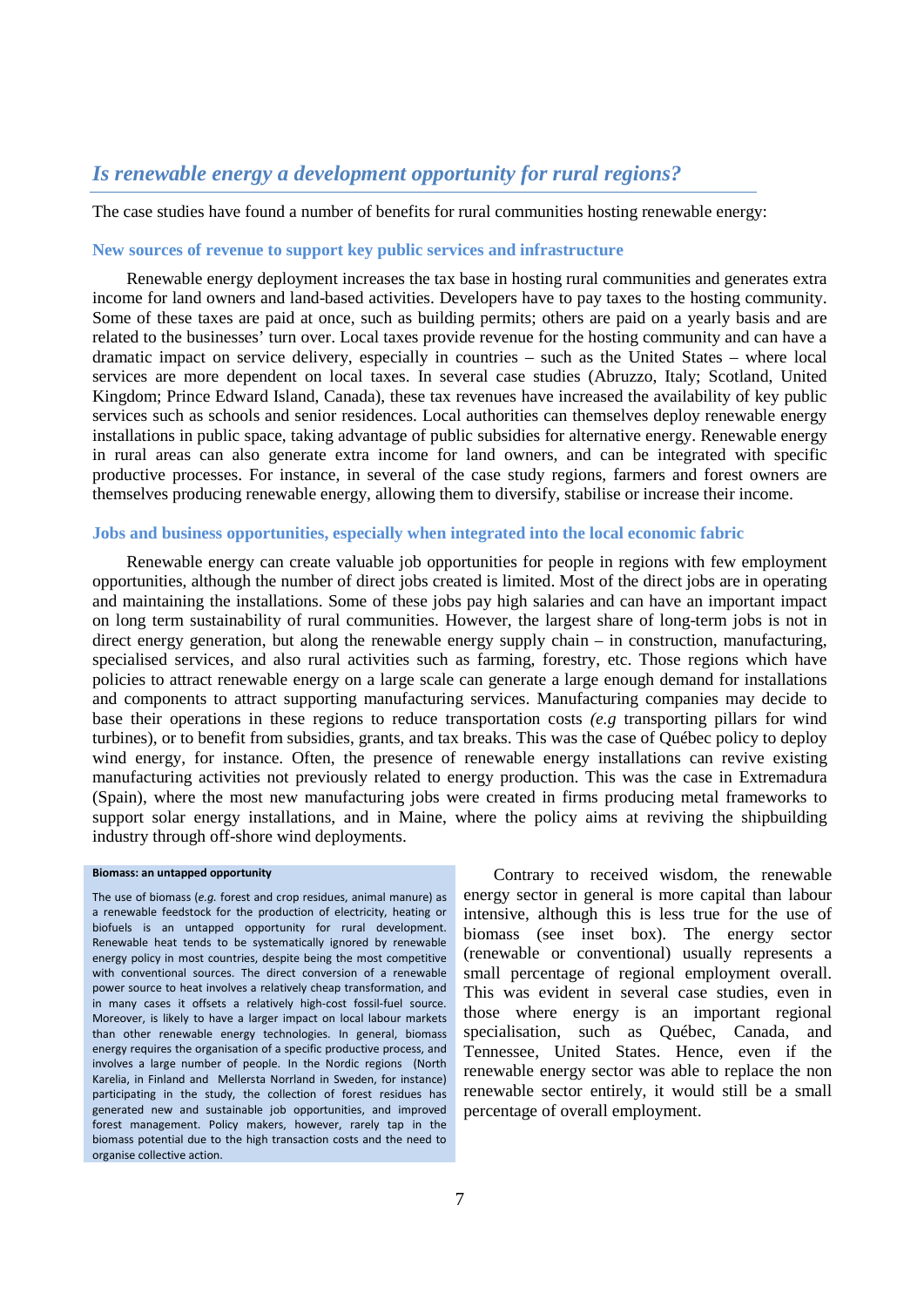## **Innovations in products, practices and policies**

Rural areas hosting renewable energy installations actively contribute to the development of new products, new technologies, and also new policy approaches. It is here that new technologies are tested, challenges first appear, and new policy approaches are trialled. We observed some form of innovation in each of the case studies (Table 1). In some regions (*e.g.* Puglia, Italy), public authorities have been able to fine tune renewable energy policy progressively to reduce distortions and rent-seeking behaviours, providing the national government with a potential reservoir of experience in the policy challenges of renewable energy deployment.

| Region                                          | <b>Products developed</b>                                                                                                                                                                                       | <b>New practices and policies</b>                                                                                                                                                                       |
|-------------------------------------------------|-----------------------------------------------------------------------------------------------------------------------------------------------------------------------------------------------------------------|---------------------------------------------------------------------------------------------------------------------------------------------------------------------------------------------------------|
| Tennessee, US                                   | Electric vehicles, cellulosic ethanol                                                                                                                                                                           | Collaboration between universities and national energy<br>research centres                                                                                                                              |
| Maine, US                                       | Deep sea floating windmills, tidal energy                                                                                                                                                                       | Ex ante evaluation of the impact of offshore installations on<br>maritime communities                                                                                                                   |
| Vermont, US                                     | "Cow power": small-scale farm based biogas for<br>decentralised electricity production                                                                                                                          | Branding of electricity                                                                                                                                                                                 |
| lowa, US                                        | Ethanol from maize, cellulosic ethanol                                                                                                                                                                          | Focused systemic research strategy                                                                                                                                                                      |
| Oregon, US                                      | Small scale energy integrated into existing activity                                                                                                                                                            | Community-based co-ordination approach - "energy has to<br>have a job"                                                                                                                                  |
| Quebec, Canada                                  |                                                                                                                                                                                                                 | Low temperature turbine blades for wind installations Bureau d'audiences publiques sur l'environnement (BAPE) to<br>protect the interests of rural communities vis-à-vis renewable<br>energy deployment |
| PEI, Canada                                     | Smart renewable energy systems and integration with<br>optical fibre network by municipally-owned energy<br>company                                                                                             |                                                                                                                                                                                                         |
| Tromsø, Norway                                  | Low temperature turbine blades, tidal energy,<br>extraction of heat from water and sewage                                                                                                                       |                                                                                                                                                                                                         |
| North Karelia, Finland                          | Wood-based biofuels, efficient wood burners, related<br>machinery and equipment, combined heat and power<br>(CHP) and district heating                                                                          |                                                                                                                                                                                                         |
| Mellersta Norrland,<br>Sweden,                  | Bioenergy from wood, with CHP and district heating.<br>"Green transport highway" between Sweden and<br>Norway                                                                                                   |                                                                                                                                                                                                         |
| Region Sjælland, Denmark<br>(Island of Lolland) | Wind, wind installation maintenance, testing facilities; Local consortia to organise land-use and to link<br>algae production for biofuels; straw based bioenergy demonstration processes to regional economies |                                                                                                                                                                                                         |
| Fryslân, Netherlands                            | control, etc; green gas based partly on cow manure                                                                                                                                                              | Solar powered boats and related systems for battery Policy to develop niche opportunity (PV powered boat<br>industry)                                                                                   |
| Extremadura, Spain                              | Mounts for solar installations                                                                                                                                                                                  |                                                                                                                                                                                                         |
| Puglia, Italy                                   | Small wind generators                                                                                                                                                                                           | Policy modifications to reduce distortions and rent-seeking<br>behaviours; emerging policies to encourage small-scale<br>decentralised renewable energy                                                 |
| Abruzzo, Italy                                  |                                                                                                                                                                                                                 | Aesthetic principles explicit in guidelines to site renewable<br>energy installations in rural landscapes                                                                                               |
| Scotland, United Kingdom<br>(Shetland Isles)    | Hydrogen from wind; energy storage systems; tidal<br>generators                                                                                                                                                 |                                                                                                                                                                                                         |

## **Table 1. Innovations in renewable energy products, practices and policies in the case study regions**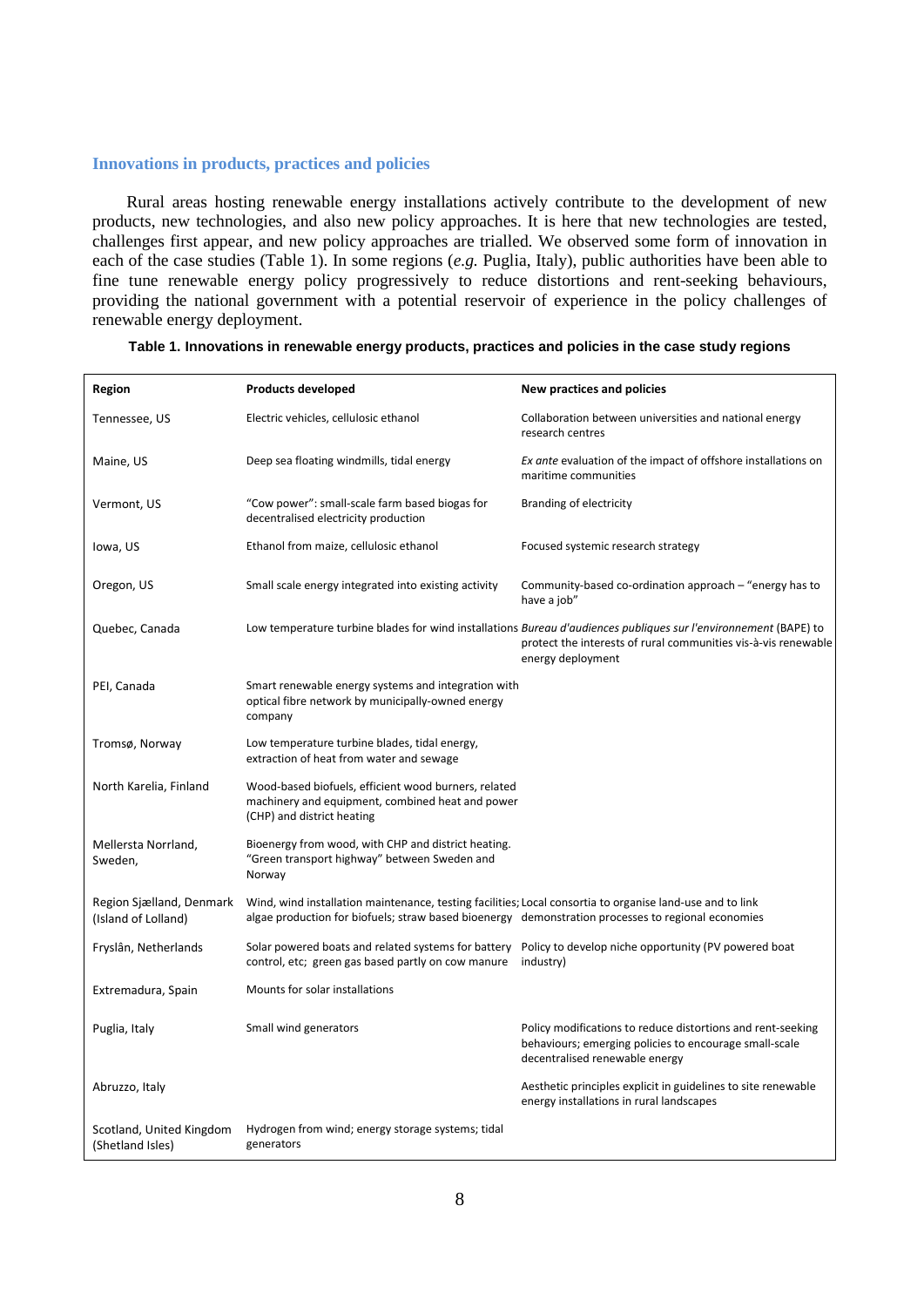In regions where renewable energy is embedded in rural supply chains, such as agriculture and forestry, advanced R&D involving private and public actors has helped to enhance the region's competitive advantage in its core energy specialisation. For instance, in Iowa bio-refineries have developed new enzymes to lower the price of second generation biofuels. In Sjaelland, Denmark, research focuses on reducing the cost of maintaining wind turbines. Other rural communities have focused on integrating renewable energy into local systems to lower energy costs (see inset box). Often, these are remote rural areas that must import expensive fuel or electricity and which therefore have a large incentive to find more sustainable and cheaper local sources.

#### **Innovation in the Shetland Isles**

The Scottish and Southern Energy smart grid project aims to treble the amount of renewable power from wind within three years by developing an innovative energy storage system. Energy storage will be managed by centrally controlled "smart" water and storage heaters in 1 000 Shetland homes. Stabilising the grid with these heaters would allow up to 10 MW of extra wind power to be connected to the Shetland's current system. Through this project, small-scale wind farm entrepreneurs in Shetland will earn feed-in tariffs by supplying electricity to the smart grid.

Such embedded innovation involves incremental engineering advances to make the technology viable, and is closely linked to the local economies and context. The R&D process is participatory, and also feeds into local entrepreneurship. Innovators and users interact constantly to improve the performance of the technology. Roles can evolve, and users sometimes also become innovators themselves, leading to new business opportunities and selfemployment. This was especially true of the Italian

and Spanish case studies, where rural areas are home to clusters of small and medium-sized enterprises (SMEs) (Boix and Vaillant, 2010) and the production of renewable energy is booming. The presence of a large number of actors involved in the renewable energy industry enriches the "learning fabric" of the region. SMEs are active in finding business niches as well as clients and valuable suppliers. Even when the basic technology (or the scientific information) is imported from outside the region, local actors adapt such information to local needs and potentials.

## **Capacity building and community empowerment**

As people become more specialised and accumulate skills in the new industry, their capacity to learn and innovate is enhanced. Several rural regions have developed specific institutions and authorities to deal with renewable energy deployment, often in reaction to large investments and top-down national policies. This dynamic has been observed both in regions where local communities fully support renewable energy, and in regions where the population is against potentially harmful developments. The case studies reveal the emergence of a new governance model in which citizens (individuals or small groups) are becoming highly vocal and visible (through the Internet, for instance) and refuse to hand over decision-making power to traditional institutions, including local governments. In Fryslân, for instance, rural dwellers have started voting against wind energy almost twenty years ago, as they did not want to host new turbines in their landscape. As a result, it is no more possible to deploy new wind turbines – or to replace the old ones – in the Dutch province, despite the good quality of the local wind resource.

### **Affordable and reliable energy for remote rural communities**

Renewable energy can reduce the "fuel poverty" that can be a common feature of remote regions, by allowing isolated communities to produce their own energy instead of importing expensive conventional fuels. In the Shetland Isles of Scotland, more than one-third (35%) of all households live in fuel poverty, meaning that household have to spend more than 10% of their income on heating; 13% of Shetland's households have to spend more than 20% of their overall income on keeping warm. The development of off-grid renewable energy systems, especially for heating (described in the box above) has helped solve this problem. Similar trends were observed in the Nordic regions (North Karelia, Finland and Mellersta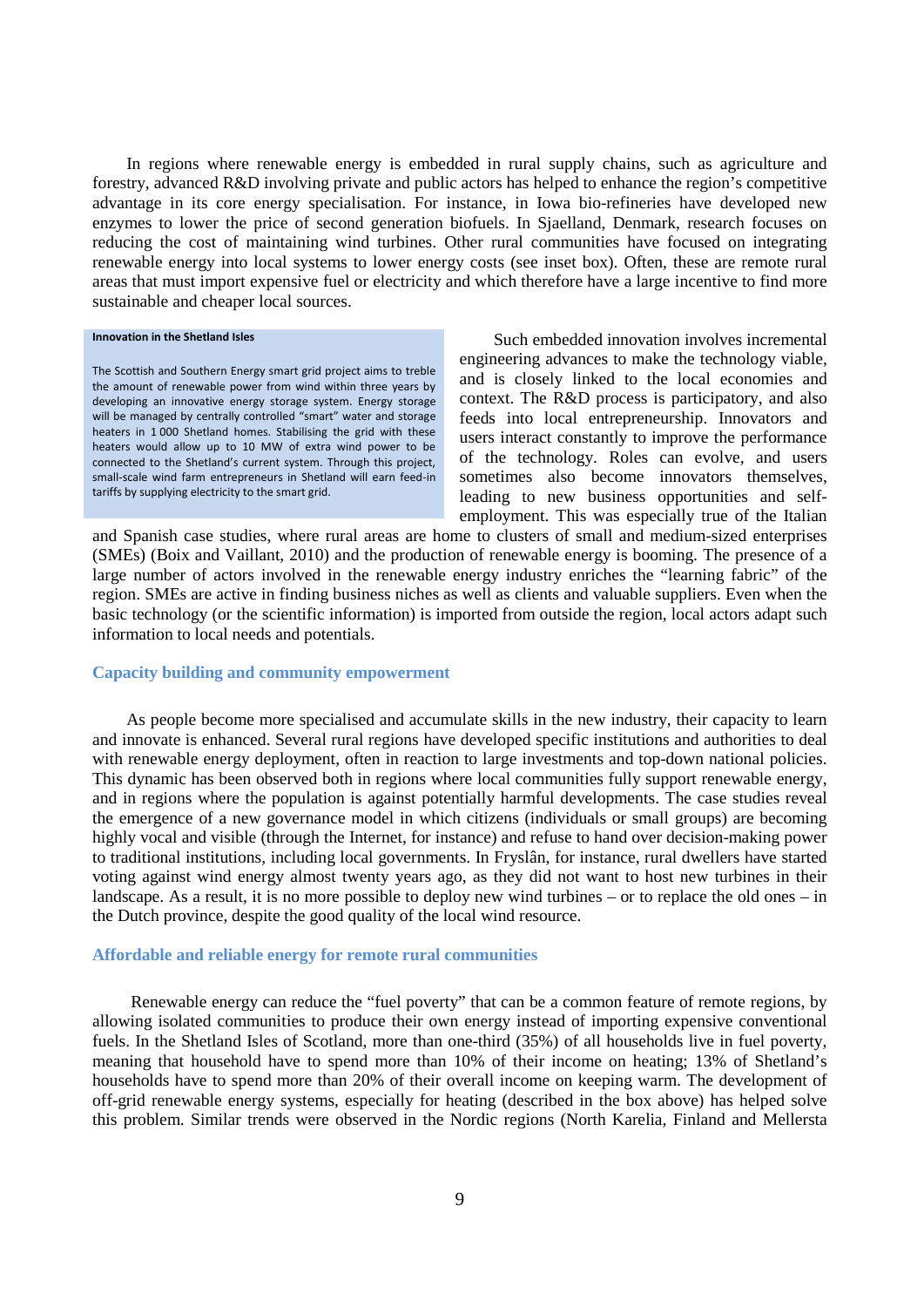Norrland, Sweden), where the use of renewable heating (district heating systems relying on forest residuals) has reduced local energy costs by 30%.

#### **Taking back control**

Historically, Prince Edward Island (Canada) relied on imported energy; over 80% of the energy used for home heating on the island came from imported oil and electricity was expensive since it is produced on the mainland, and the capacity of the connecting transmission line is constrained. Moreover, because the island is a small player in energy markets, it has no pricing power and has little choice but to accept quoted prices. These factors prompted Prince Edward Island to become an early North American innovator in wind power. Wind conditions on much of the island are highly favourable and wind power was seen as both a way to increase energy security and to generate electricity at competitive prices. With the introduction of utility-scale wind farms, Prince Edward Island has radically altered the local electricity market. For the first time indigenous power is contributing a major share of electricity on the island. Renewable energy provides Prince Edward Island with power that has predictable costs, mainly because the majority of these costs are fixed at the time of construction.

When a remote region is able to access reliable and cheap energy, this can trigger economic development. For instance, Québec's integrated policy (Plan Nord) to provide communities in the north of the province with renewable energy, especially hydropower and wind energy should attract energyintensive manufacturing (mining, smelting, for instance) in these remote areas. On the small Scottish island of the island of Eigg, the introduction of an integrated system mostly based on renewable energy has freed residents from dependence on diesel generators and provided them with a stable and affordable power supply. This has brought improvements in other areas, enabling several new businesses to start up, including restaurants, shops, guest houses and self-catering accommodation.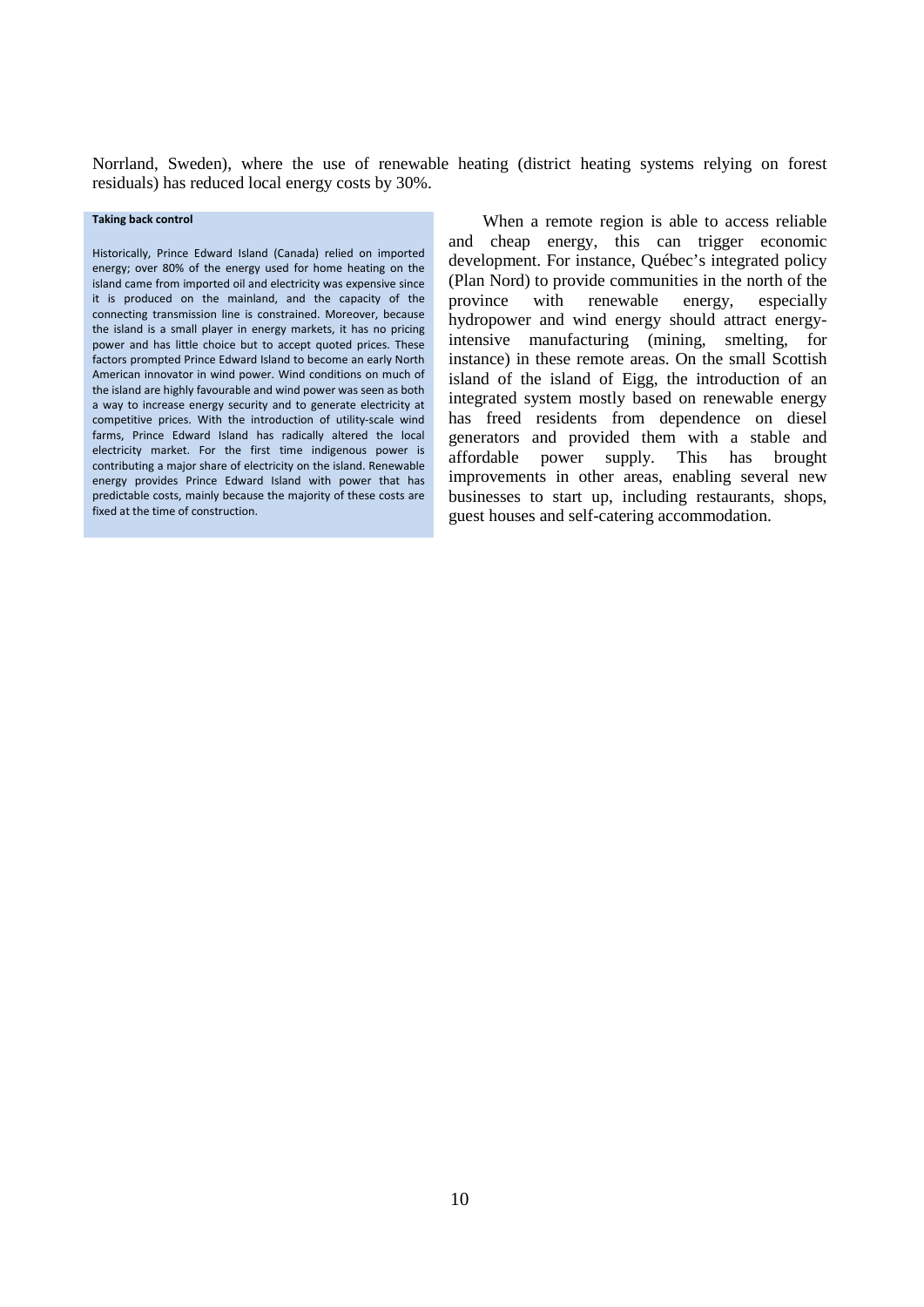# **Getting the policy framework right**

Renewable energy policy is expected to deliver in three key areas: energy security, climate change mitigation, and economic development. To many, sustainable energy is seen as a *panacea* for several policy challenges, who stress that:

- Renewable energy will contribute to energy security and independence in countries and regions. OECD countries have been seeking energy security since the first oil shock of the early 1970s, and it is still on the agenda today for geopolitical reasons and the need to reduce national and regional import costs.
- Renewable energy will dramatically lower carbon emissions.
- Investment in renewable energy will trickle down to other sectors such as construction, manufacturing and services, thus creating new employment opportunities.

However, this will only be the case with the right policy framework. Without this, there can be significant trade-offs. For instance, while large biomass heat and power plants can generate new employment opportunities in rural communities, they may have a negative CO<sub>2</sub> balance due to land-use changes and if the feedstock needs to be transported over long distances. Similarly, without the right policies renewable energy does not automatically create jobs. If small-scale installations source labour and equipment from international suppliers, the local development impact is rather limited. In the same vein, old transmission systems that cannot cope with new energy inputs limit the potential offered by renewable energy to increase security.

Finally, without the right safety nets in place, the expansion of relatively high-cost renewable energy projects can have important consequences for low-income citizens. If the higher costs of renewable energy are blended into market prices for energy, as is the case with feed-in tariffs, this raises the overall cost of energy. If government subsidises the production of renewable energy with scarce tax revenue, then there is less money available for other policies. In either case the poor are more exposed, since they spend a larger share of their income on energy and are more dependent on support from government programmes. Thus, while governments may intend to stimulate economic growth by renewable energy expenditures, they may have the opposite effect if these factors are not properly addressed.

## **Dealing with a complex policy environment**

The three drivers cut across several policy sectors, raising co-ordination challenges. This demands a strategic approach to rural renewable energy to optimise economic development and environmental spillovers. Many regions have a very complex policy context for renewable energy, usually encompassing a number of sectoral policies – such as energy and environmental policies – and more holistic ones, such as regional and rural development policy. In general, the incentive schemes for renewable energy come largely from the national energy sector and the emphasis is on increasing the level of deployment. This policy has to percolate through different levels and policy frameworks, with every tier adding complexity to the general policy target. Multiple objectives driven by different policies can generate confusion. For instance, in some case study regions renewable energy policy is considered as a "hard" industrial policy, supporting mostly large-scale installations. In Extremadura (Spain) the regional government considers the deployment of renewable energy as "an industrial revolution for the region", and in Québec, Canada, where the provincial government focuses its efforts in creating an industrial supply-chain specialised in the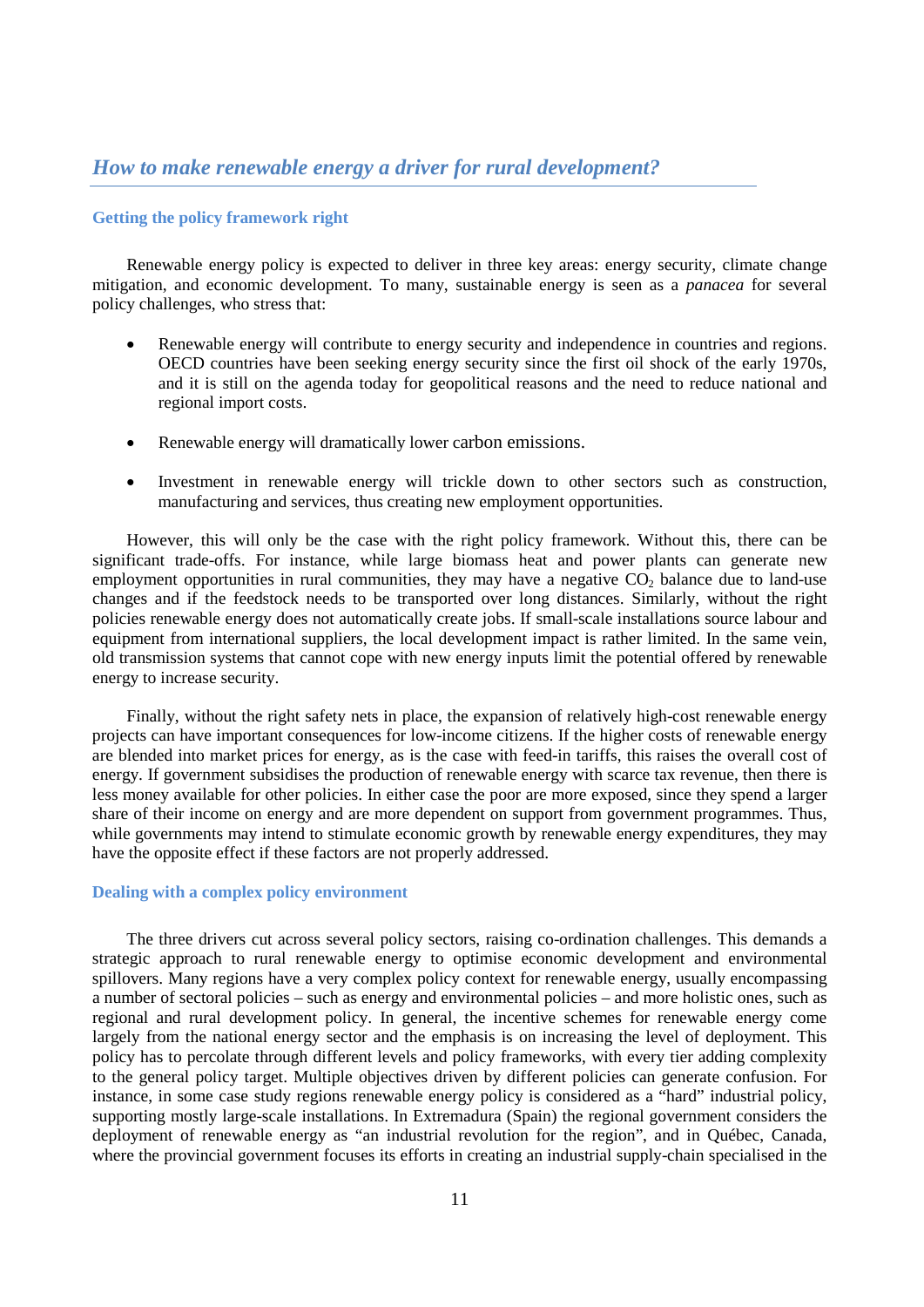production of wind installations. Considering renewable energy deployment as a top-down industrial policy risks renewable energy becoming an isolate sector, poorly linked to the broader rural economy.

# **Balancing the pace of deployment with regional capacity**

#### **Farming photovoltaics instead of food**

In Puglia (Italy), high national feed-in tariffs for photovoltaic energy encouraged farmers to install PV panels on their agricultural land. A one-hectare photovoltaic field could generate up to EUR 5 000 per year (virtually without any risk), representing a higher income than could be earned from farming, requiring fewer inputs and lower risk. The large uptake by farmers and rural communities reduced the available agricultural land and also absorbed part of the local water resource.

In many regions, policy interventions aim at creating manufacturing jobs in renewable energy technologies in a very short time, creating a large and concentrated demand for components and installations hoping that the business community will immediately react to this opportunity. Often, rural economies struggle to generate the institutions and accumulate the knowledge to meet this demand in time. Small local labour markets, "sticky" skills, and a lack of intermediate institutions to co-ordinate collective action may force rural regions to rely on workers and investors from outside the region. In this way, longterm impact on regional development path is limited, external investors absorb most of the benefits generated by the public investment or subsidies, and the long-term impact on rural development is very limited, despite the cost of the policy.

## **Moving beyond subsidies**

Where renewable energy deployment in rural areas is largely incentive-driven, it is unclear if deployment levels can be maintained once current public incentives are phased out. In this context, specialisation in the production of renewable energy responds to the economic opportunities associated with public incentives, rather than a demand for additional energy. Extremadura, Spain, and Puglia, Italy, have only specialised in solar energy (photovoltaic and concentrated solar power) because of the high feedin tariffs provided by central government between 2008 and 2010. It seems that public incentives are not catalysing a regional specialisation, but rather entirely supporting it. There is the risk that rural economies enjoying the "boom" of renewable energy might experience a "bust" once public support expires. In this case, the policy question is how to orient and use public support in a way that can trigger regional specialisation without creating long-term dependence on public money.

Another problem is that public incentives do not always take into account the maturity of the renewable energy technology being promoted, thus raising deployment costs. Some technologies, like wind turbines, are now mature and relatively stable in terms of innovation. This means that the cost of installations has reached its peak and will now begin to decline. Some other technologies, such as photovoltaic or concentred solar power, are still relatively immature; the potential for breakthrough innovations could dramatically affect the efficiency and cost of installations. These differences should be taken into account when designing incentives for alternative energy. For instance, the level of feed-in tariffs (which compensate producers with a stable – and relatively high – price for the renewable energy they produce) can be set for longer periods for a stable technology, but should be used cautiously for immature technologies, where it is expected that future cost-reducing innovations will make current feed-in tariff rates extremely profitable. Otherwise there is a risk – which has occurred in more than one OECD country – of triggering massive, rapid deployment, which in turn increases overall energy costs and may consequently reduce social acceptance of installations. It may be more efficient for the public sector to subsidise investments in new technology and let markets determine which technologies are cost-effective.

High subsidies to renewable energy often affect relative prices at regional level in unintended and sometimes undesirable ways, such as intensifying competition for natural resources and other inputs (see inset box).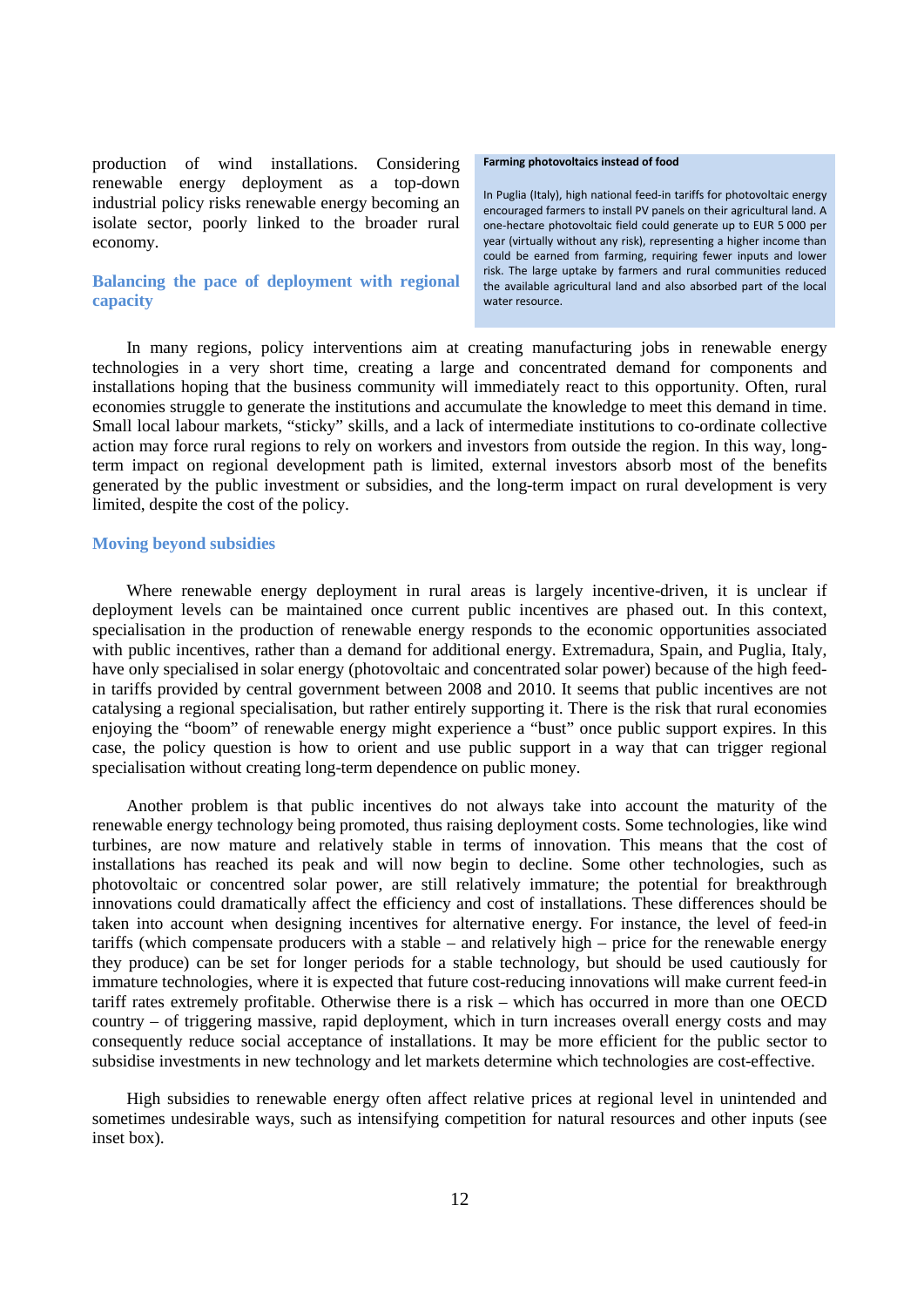Some intensive renewable energy installations can compete with tourism activities. While wind turbines can be compatible with farming activities, their impact on landscape can be intense. In reality it is very difficult to assess the real impact of wind turbines on landscape values in an objective way. To some, they are a symbol of sustainable development – to others, a blot on the landscape. None of the case studies revealed clear damage caused by renewable energy installations to tourism, but this could also depend on the relatively short research period (two years) and on the lack of precise information. One of the problems is that wild, remote, scenic areas often tend to also be windy and sparsely populated. In this context, overly high subsidies to wind energy could shift the balance in favour of wind power, despite local opposition of local communities and the potential damage to tourism activities.

## **Dealing with the mismatch between renewable energy and transmission infrastructure policy**

The electricity grid is a fundamental factor in a rural region's ability to benefit from renewable electricity (and even biogas, in gas grids). But in many cases, there is no co-ordination between renewable energy deployment and grid improvements. Transmission and distribution are still designed to convey electricity produced by a few large centralised power plants and cannot accommodate small-scale and localised generation. This has multiple effects on renewable energy deployment in rural regions. In general, it favours large installations over small and diffused plants. Limited grid capacity makes it very difficult to use renewable energy, even if the area is rich in renewable sources of energy and high feed-in tariffs. Thus regions already specialised in power generation may be at an advantage when it comes to renewable energy development. In both Puglia and Scotland the electricity grid cannot absorb any additional capacity, thereby stalling any expansion of renewable energy supply or requiring costly on-site storage or demand management.

Who bears the cost of transmission grid expansion is a crucial issue. Maintaining the electricity grid is generally a shared responsibility, with nation-wide bodies overseeing the (high-voltage) transmission lines and regional bodies responsible for the (low-voltage) distribution networks. Renewable energy is already more expensive than conventional power in most situations. Since most consumers lack a strong willingness to pay for renewable energy, if the costs of connecting renewable energy generation to the grid are borne by the generator, then renewable energy will be less competitive. This will reduce the amount of energy produced. But if the costs are not at least partially borne by generators, then too much will be spent on building transmission capacity to connect high-cost power and the resulting high cost of energy will have adverse economic development effects across all regions.

Many rural areas have surplus renewable energy resources, while urban areas lack sufficient space and resources to meet their energy needs through renewable energy. Without sufficient grid capacity to transport electricity from rural regions to urban consumption centres, many projects will struggle to find funding, as their revenue potential is limited to local demand. In some instances, rural areas may prefer to concentrate on meeting local demand before connecting to a grid. Another option would be to use high feed-in tariffs to cover part of the cost of developing a "smart" and diffused grid.

### **Dealing with public opposition**

In a number of rural regions a top-down and large-scale approach to renewable energy is causing communities to oppose installations. The bad feeling created can then go on to undermine the development of other, more appropriate initiatives in the future. Often, policy makers have tried to simplify renewable energy policy by putting a focus on large scale installations and a limited number of key actors supported by automatic incentives. However, viewing renewable energy through a lens of "hard" industrial policy limits the ability of hosting communities to feel some ownership for the interventions and share in the overall vision. Moreover, with this type of policy many hosting communities feel they have to deal with all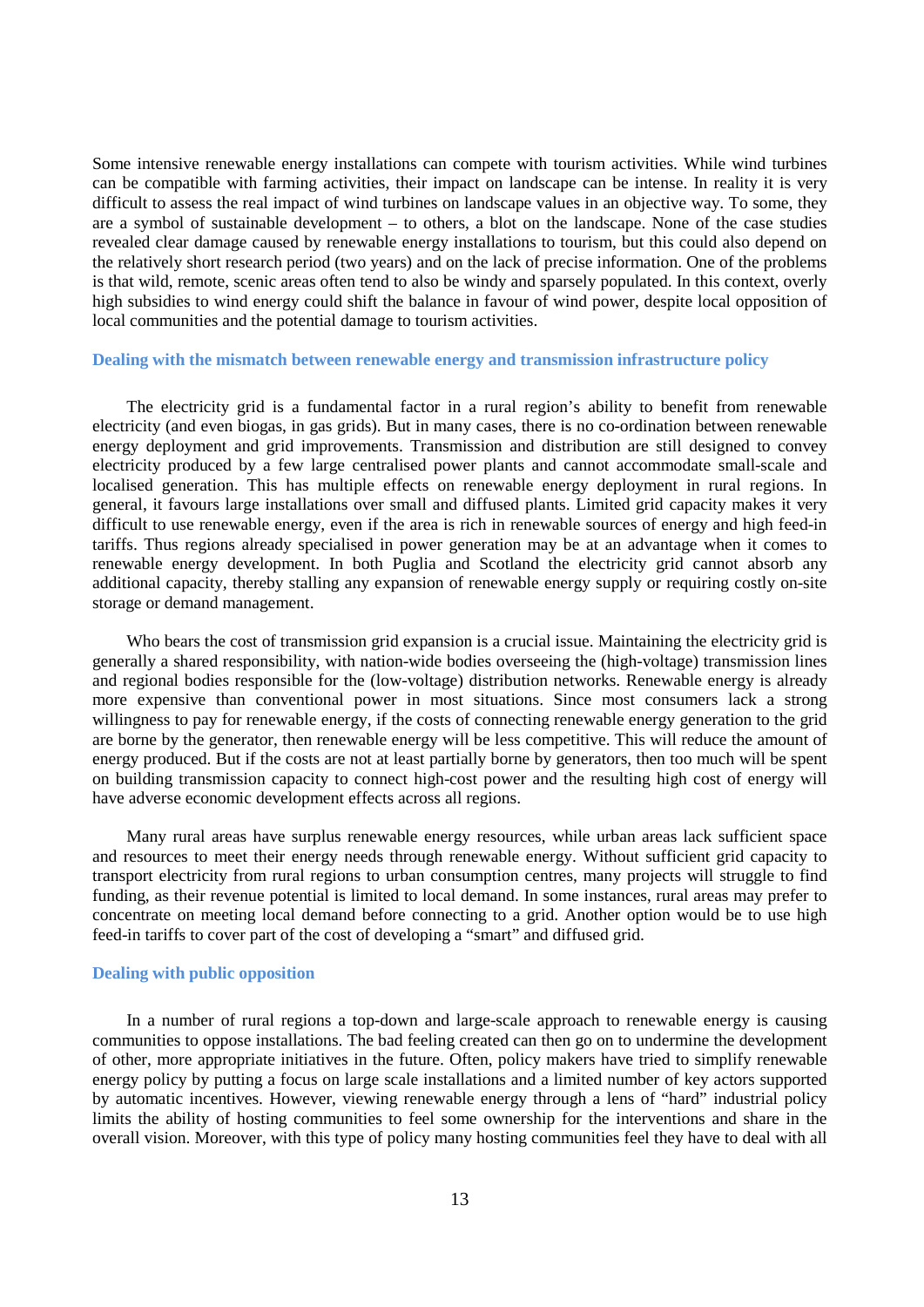the negative consequences while the investors and workers from outside the region get all the benefits. Many hosting communities have started opposing renewable energy installations and to vote against further deployment (in Fryslân, the Netherlands, public opposition means it is no longer possible to deploy new wind installations despite the region's abundant wind).

Renewable energy policy must do more to take into account the demand for more active participation by rural dwellers. Citizens demand direct involvement in key decisions about their territory, particularly when they concern large installations or infrastructure. With the right environment, however, they can get organised and play a more active role in the governance of renewable energy deployment (see below).

## **Measuring the impacts on regional economies**

While  $CO<sub>2</sub>$  emissions and electricity generation can be calculated with relative precision, it is challenging to assess the impact of renewable energy deployment on economic development. One of the reasons is the lack of data for calculating the net impact in terms of jobs at the regional level. The indirect jobs generated by renewable energy spin-offs such as manufacturing are rarely taken into account in national and regional statistics on renewable energy and jobs. Likewise, datasets concerning economic activities are still missing an environmental, or "green", dimension. This lack of information means that public authorities still consider economic development as an automatic or implied benefit of renewable energy deployment, without having the evidence to confirm this is happening or the policy frameworks to make sure it does. Lack of information also limits the ability to evaluate (and then adjust) policies while they are implemented. In the same vein, very high expectations in terms of jobs created by renewable energy can bias the evaluation of the policy. Good results may seem disappointing if expectations had been too high to start with.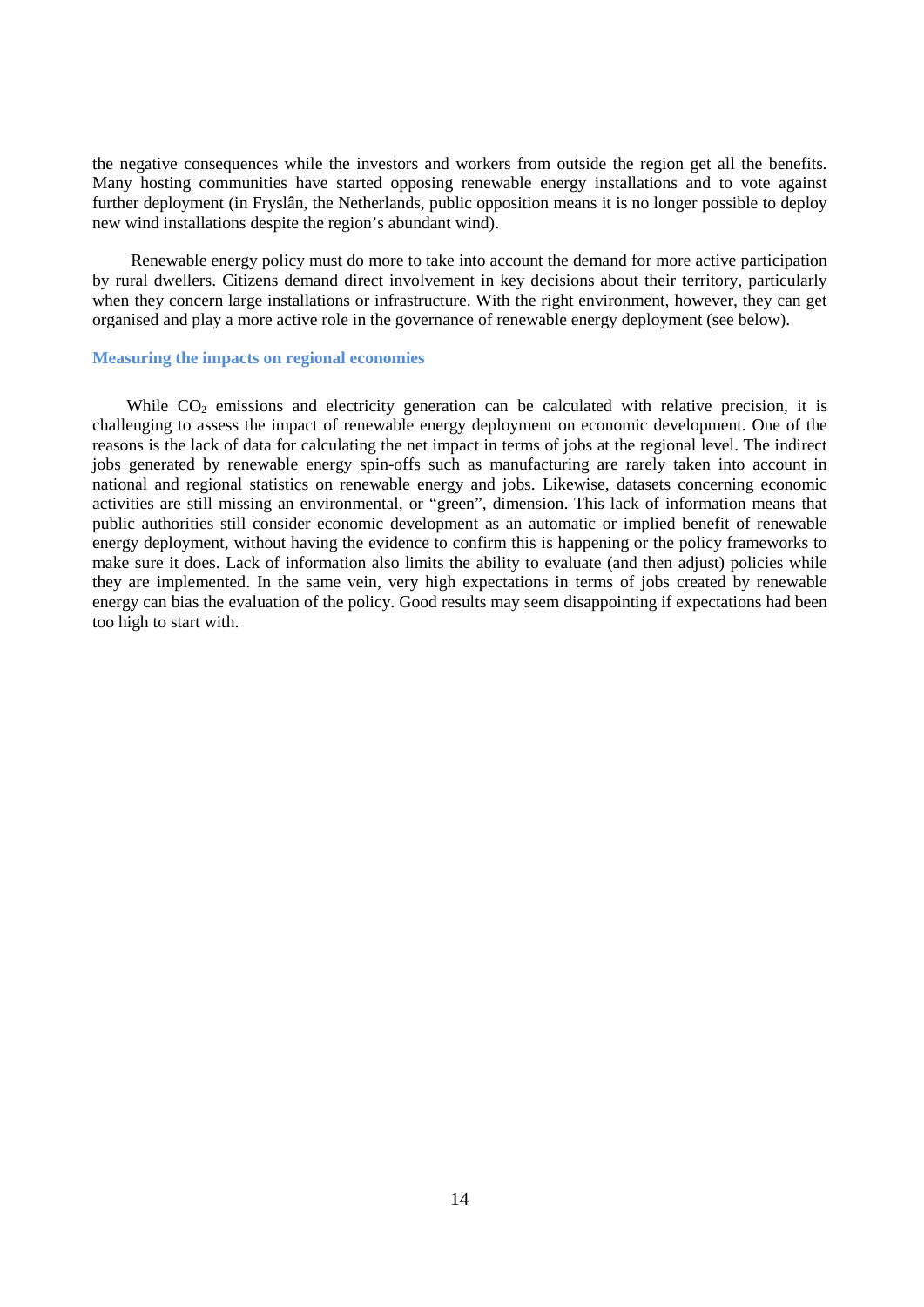# *Putting renewable energy to work in rural areas*

These findings underline the need for a shift in the approach to rural development policy in many OECD countries away from a model that emphasises sectoral policy and subsidies, to one that is placebased and grounded in local conditions and opportunities and that focuses on the competitiveness of rural areas. Specific factors to bear in mind include the following:

## **Develop a "place-based" approach that combines renewable energy with rural development**

National policies, such as for climate change mitigation, set uniform targets without much concern for the potential of different regions to achieve them. There tends to be little flexibility in the goals and standards assigned to lower levels of government. Yet it is clear that different regions have different capacity for producing different types and levels of renewable energy. In this context, assigning uniform targets may impose higher economic costs than necessary. If all regions have to reduce the use of fossil fuels by the same percentage it is possible to argue that the burden of adjustment is being assigned equally. But this approach ignores both differences in capacity and differences in adjustment costs. If the main objective for introducing renewables is to reduce climate change, then it should not matter where reductions in fossil fuel use occur, as long as they do occur. Supporting those regions with the greatest potential for renewable energy is more cost-effective than forcing all regions, even those who face huge hurdles in shifting from fossil fuel dependence, to do so. This means that more care has to be taken in identifying those places with the greatest potential for renewable energy, rather than adopting policies that somewhat arbitrarily spread renewable energy projects across national landscapes.

The OECD has been developing a new policy paradigm for rural regions (known as the NRP). This new rural development policy approach is place-based and grounded in current rural conditions and opportunities in rural areas (Table 2). It moves away from a traditional rural development policy model that emphasises agricultural policy and subsidies. The NRP has four dimensions: a focus on competitiveness; adopting an investment over subsides approach; widening the scope of the rural economy beyond agriculture; and, expanding the governance framework to ensure that policy decisions are taken and considered at the appropriate level of government. Another important policy trend in the NRP is mainstreaming rural development issues within a broader policy framework, often accompanied by "rural proofing". Several sectoral policies have a considerable impact on rural development. Therefore it is important to assess this impact and adjust or (*i.e.,* "rural proof") sectoral policies accordingly. It is clear that the capacity to implement rural proofing depends on the visibility and authority of rural development policy *vis-à-vis* the other lines of policy involved in the renewable energy deployment.

|  |  |  |  | Table 2. The new rural paradigm |
|--|--|--|--|---------------------------------|
|--|--|--|--|---------------------------------|

|                   | Old approach                                       | Modern approach                                                                                                             |  |  |
|-------------------|----------------------------------------------------|-----------------------------------------------------------------------------------------------------------------------------|--|--|
| <b>Objectives</b> | Equalisation, farm income, farm<br>competitiveness | Competitiveness of rural areas, seeking<br>value from local assets, exploiting<br>unused resources                          |  |  |
| Key target sector | Agriculture                                        | Various sectors (rural tourism,<br>manufacturing, ICT industry, etc.)                                                       |  |  |
| <b>Main tools</b> | <b>Subsidies</b>                                   | Investment                                                                                                                  |  |  |
| Key actors        | National governments, farmers                      | All levels of government (supra-national,<br>national, regional and local), various<br>stakeholders (public, private, NGOs) |  |  |

Source: OECD (2006), *The New Rural Paradigm: Policies and Governance*, OECD, Paris.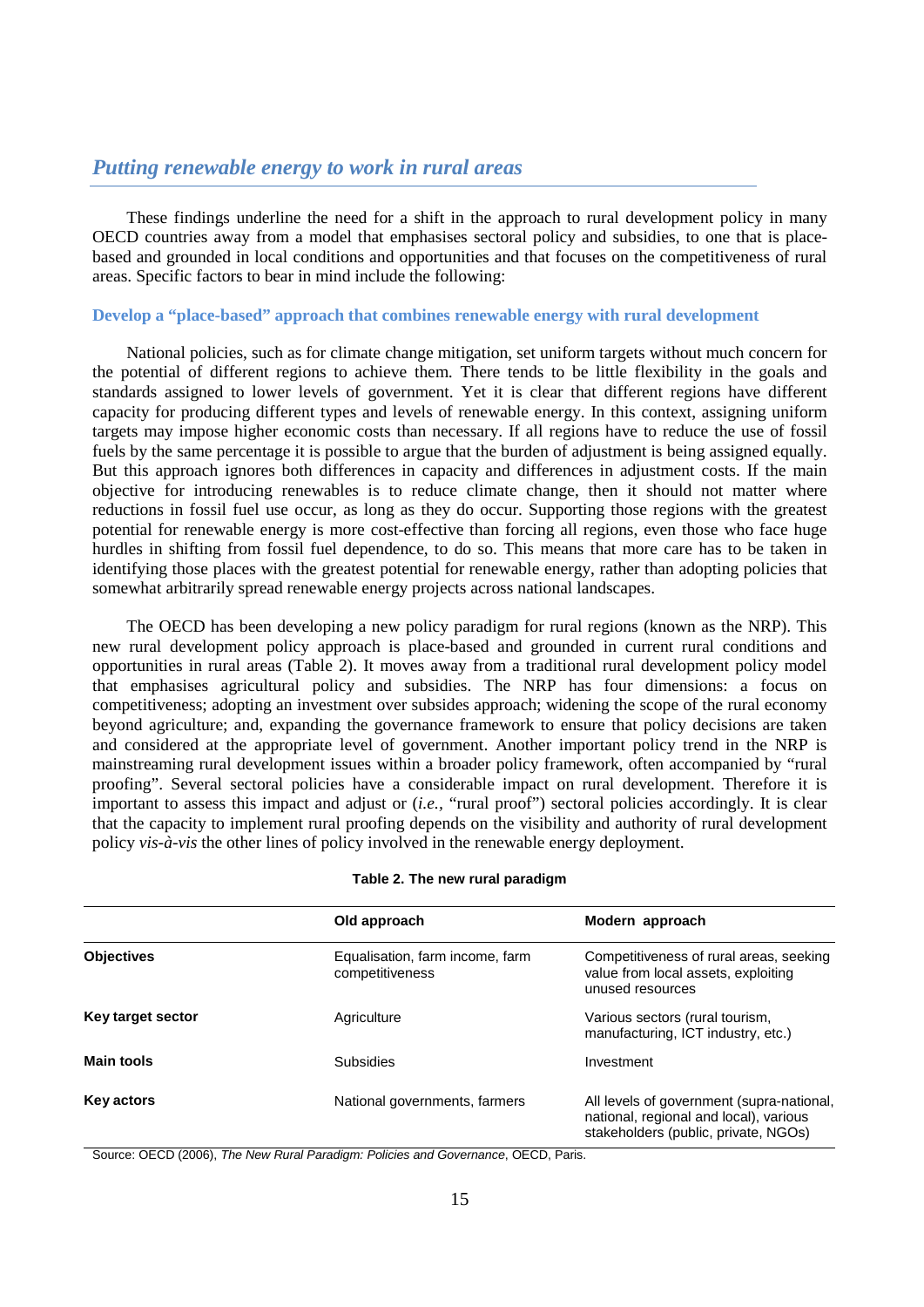For renewable energy to work for rural areas, this place-based approach could help by harmonising the drivers of renewable energy deployment; profiting from the interactions between renewable energy and rural industries; and promoting an inclusive governance system that affects long-term social acceptance and ownership.

## **Embed rural energy strategies in the local economic development strategy**

Environmental and energy security arguments tend to be the main drivers for renewable energy, and the local economic benefits tend to get overlooked. These latter are critical for ensuring the sustainability in renewable energy in the medium to long term. There is need for a well-designed regional framework that can reconcile policy trade-offs and identify potential complementarities among different drivers. A policy approach that seeks to co-ordinate the various sectoral policies affecting a place is more likely to achieve coherent, multi-sector policy outcomes than one relying on economy-wide policies that are "spatially blind", though not always spatially neutral

(OECD, 2011).

# **Embed renewable energy in rural economies**

The research demonstrates that economic development is not an automatic outcome of the renewable energy policy. Jobs are not created by simply setting high subsidies for developers. Renewable energy works best when it develops functional linkages with core rural businesses, in particular agriculture, forestry, traditional manufacturing and green tourism. Renewable energy has to "have a job" within rural economies. This golden rule should be respected regardless of whether renewable energy is deployed for environmental and energy reasons or mostly to create new employment opportunities.

We found a few cases of renewable energy being well integrated into rural development. In these regions several things stand out (see inset box for one example):

#### **Finland: putting renewable energy to work**

North Karelia region in Finland is a forerunner in the field of sustainable energy, which accounts for 63% of total regional energy use. RE deployment has created effective development opportunities for local businesses while contributing to energy security, climate change mitigation and reduced heating costs. The large demand for biomass energy has benefited local business. Between 2004 and 2008, turnover and employment in the renewable energy sector grew by about 30%, which had a turnover of about EUR 200 million in 2010, and there are now 120 companies specialised in bioenergy. Rural energy deployment involves a multitude of regional actors. There are 22 000 nonindustrial forest owners in the region and many of them produce woody biomass. The co-operatives who dominate the forest industry play a key role, providing small forest owners with information on the most profitable way to collect and put biomass on the market, and reducing transaction costs and facilitating collective action. Some of these co-operatives have entered the business of district heating systems to take advantage of the woody biomass they produce. Regional district heating systems are often based on small-scale installations with a limited impact on the environment and landscape. This improves social acceptance in a region where landscape amenities are increasingly linked to a successful tourism industry. Furthermore, the technology they use is in line with the skills available in the region, which can easily absorb investment in this sector.

- The renewable energy strategy is mainly driven by local concerns and not national policy. This means that the choice and scale of projects reflects local opportunities.
- The projects are mainly oriented to serve local demand. While energy export opportunities may exist, communities recognise that energy exports are commodity markets where viability ultimately depends upon having the lowest delivered cost of power.
- There is only limited reliance on subsidies to cover operating costs, and the focus is on relatively mature technologies, such as heat from biomass, small scale hydro and wind.
- The projects tend to have emerged locally and are managed by local networks such as cooperatives and other forms of intermediate institutions.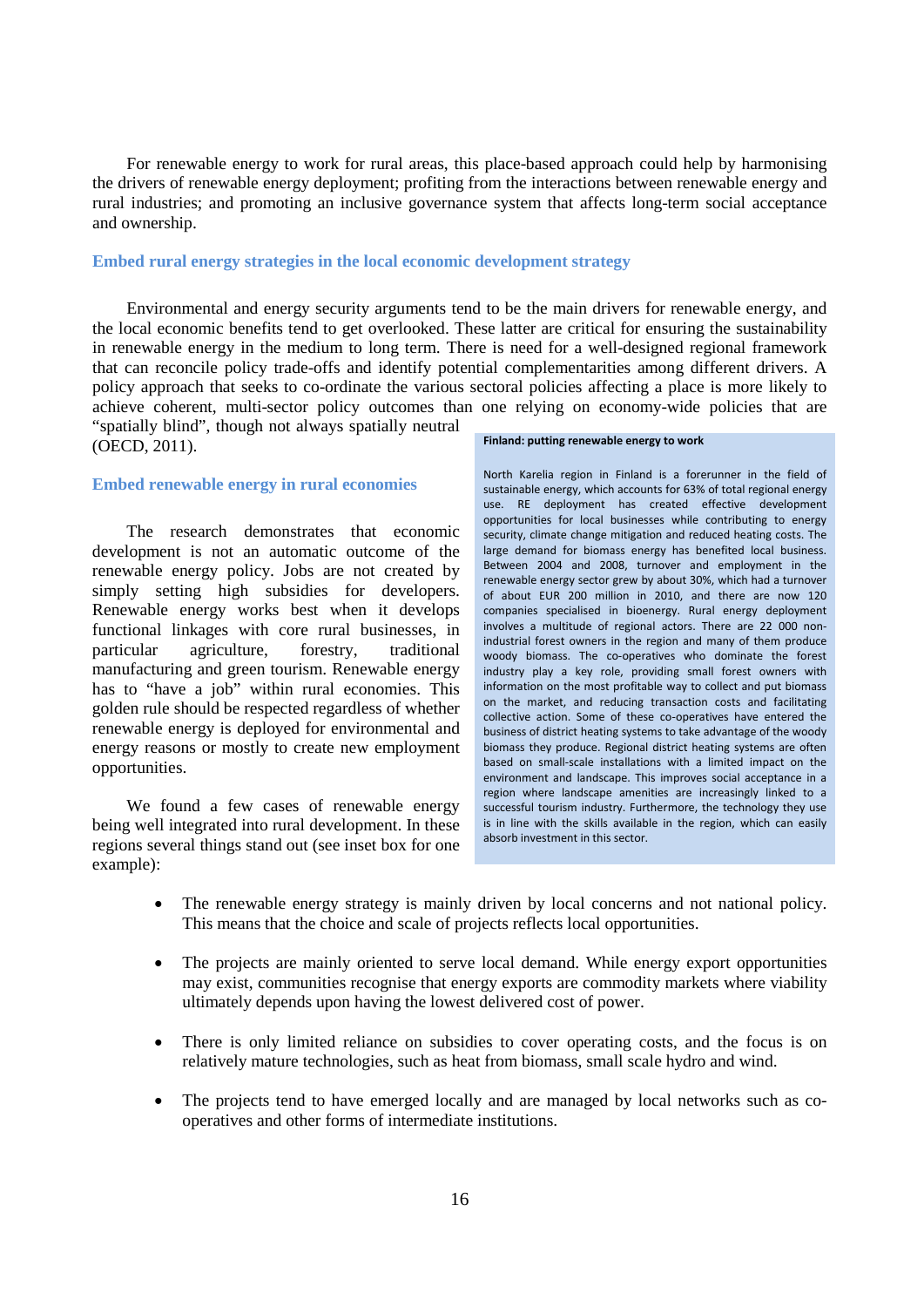## **Use inclusive governance to ensure social acceptance**

Our research found several examples of deployment being supported by inclusive governance, even where the renewable energy policy was mostly top-down. The key to success seemed to be key intermediate institutions – such as cooperatives, local governments, and universities, for instance – can disseminate clear and reliable information to the local community, can put democratic mechanisms in place to allow rural people to influence key decisions about renewables, and can co-ordinate activities. Intermediate

#### **Intermediate organisations in Italy**

In Abruzzo, local governments play a key role within RE policy. Because of the close involvement of local communities, RE installations are usually scaled to fit the local landscape without causing a dramatic and sudden change. This is also explained by the presence of vast protected areas and explicit regional guidelines to preserve the landscape from a purely aesthetic point of view. As a result, RE deployment has occurred at a relatively slow (but constant) pace, unlike the "gold rush" mentality observed in other case studies

institutions – which operate in between national/regional governments and individuals/firms – play an important role in solving market failures and promoting collective action. Intermediate institutions can adapt national policy interventions to the characteristics of a local community. They can also be important for promoting social acceptance for renewable energy (see Abruzzo example in inset box). They can also help local communities capitalise on technologies that involve a large number of actors but that require coordination, such as the Finland example in the box above.